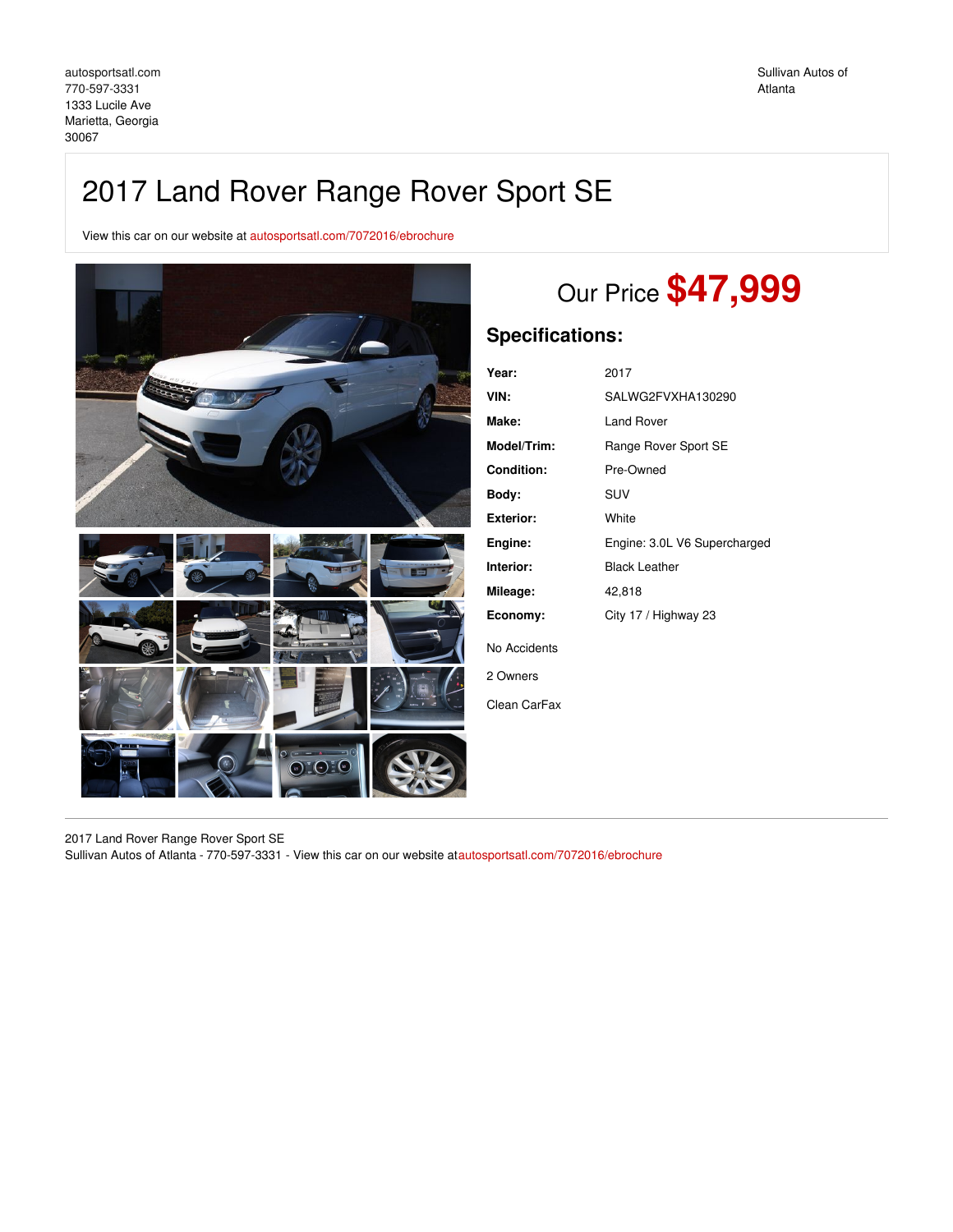

## 2017 Land Rover Range Rover Sport SE

Sullivan Autos of Atlanta - 770-597-3331 - View this car on our website a[tautosportsatl.com/7072016/ebrochure](https://autosportsatl.com/vehicle/7072016/2017-land-rover-range-rover-sport-se-marietta-georgia-30067/7072016/ebrochure)

# **Installed Options**

# **Interior**

- 2 Seatback Storage Pockets- 3 12V DC Power Outlets
- 60-40 Folding Split-Bench Front Facing Fold Forward Seatback Rear Seat Air Filtration
- Analog Appearance- Cargo Area Concealed Storage- Cargo Space Lights
- Carpet Floor Trim and Carpet Trunk Lid/Rear Cargo Door Trim Compass
- Cruise Control w/Steering Wheel Controls- Day-Night Auto-Dimming Rearview Mirror
- Delayed Accessory Power
- Driver And Front Passenger Armrests Front Center Armrest and Rear Center Armrest w/Storage
- Driver And Passenger Visor Vanity Mirrors w/Driver And Passenger Illumination
- Driver Foot Rest- Driver Seat- Dual Zone Front Automatic Air Conditioning
- Engine Immobilizer- FOB Controls -inc: Cargo Access, Windows and Air Suspension
- Fade-To-Off Interior Lighting- Front And Rear Map Lights
- Front Bucket Seats -inc: driver and passenger 14-way seats, electric lumbar, driver seat memory and 2 way tilt headrest
- Front Cupholder- Full Carpet Floor Covering -inc: Carpet Front And Rear Floor Mats
- Full Cloth Headliner- Full Floor Console w/Covered Storage and 3 12V DC Power Outlets - Gauges -inc: Speedometer, Odometer, Engine Coolant Temp, Tachometer, Altimeter, Oil
- Level, Trip Odometer and Trip Computer
- Grained Leather-Trimmed Seats- HVAC -inc: Underseat Ducts and Console Ducts
- Illuminated Locking Glove Box- InControl Protect Tracker System
- InControl Wi-Fi Mobile Hotspot Internet Access
- Instrument Panel Covered Bin, Driver / Passenger And Rear Door Bins
- Integrated Navigation System w/Voice Activation- Interior Lock Disable
- Interior Trim -inc: Aluminum Instrument Panel Insert, Aluminum Door Panel Insert, Aluminum Console Insert and Aluminum/Metal-Look Interior Accents
- Leather/Metal-Look Gear Shifter Material
- Leather/Metal-Look Steering Wheel w/Auto Tilt-Away
- Manual Adjustable Rear Head Restraints
- Memory Settings -inc: Door Mirrors and Steering Wheel- Outside Temp Gauge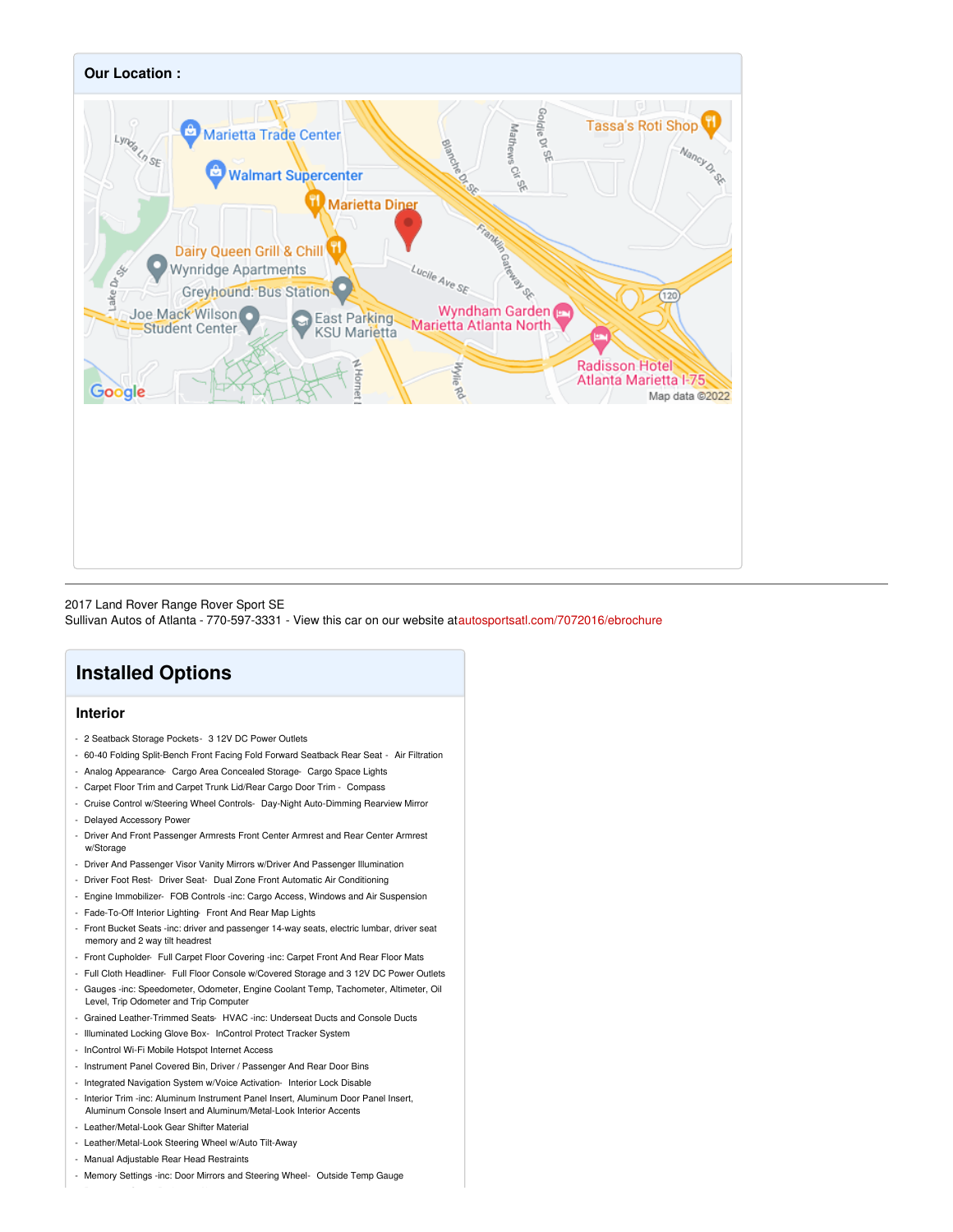#### - Passenger Seat- Perimeter Alarm

- Power 1st Row Windows w/Driver And Passenger 1-Touch Down
- Power Door Locks w/Autolock Feature
- Power Rear Windows and Fixed 3rd Row Windows
- Power Tilt/Telescoping Steering Column- Proximity Key For Doors And Push Button Start
- Rear Cupholder- Redundant Digital Speedometer
- Remote Keyless Entry w/Integrated Key Transmitter, 4 Door Curb/Courtesy, Illuminated Entry, Illuminated Ignition Switch and Panic Button
- Remote Releases -Inc: Power Cargo Access- Roll-Up Cargo Cover
- Seats w/Leatherette Back Material- Smart Device Integration
- Smart Device Remote Engine Start- Systems Monitor- Trip Computer
- Trunk/Hatch Auto-Latch- Valet Function- Voice Recorder

## **Exterior**

- Aluminum Panels
- Auto On/Off Projector Beam High Intensity Low/High Beam Daytime Running Auto-Leveling Headlamps w/Washer and Delay-Off
- Black Bodyside Cladding
- Black Side Windows Trim, Black Front Windshield Trim and Black Rear Window Trim
- Body-Colored Door Handles
- Body-Colored Front Bumper w/Black Rub Strip/Fascia Accent
- Body-Colored Power w/Tilt Down Heated Side Mirrors w/Power Folding and Turn Signal Indicator
- Body-Colored Rear Step Bumper w/Black Rub Strip/Fascia Accent- Clearcoat Paint
- Colored Grille- Compact Spare Tire Mounted Inside Under Cargo- Deep Tinted Glass
- Fixed Rear Window w/Variable Intermittent Wiper, Heated Wiper Park and Defroster
- LED Brakelights- Laminated Glass- Lip Spoiler- Perimeter/Approach Lights
- Power Liftgate Rear Cargo Access- Rear Fog Lamps
- Speed Sensitive Rain Detecting Variable Intermittent Wipers w/Heated Jets
- Steel Spare Wheel- Tailgate/Rear Door Lock Included w/Power Door Locks
- Tires: P255/50R19- Wheels: 19" 5 Split Spoke Alloy (Style 501)

### **Safety**

- 2 Seatback Storage Pockets- 3 12V DC Power Outlets
- 60-40 Folding Split-Bench Front Facing Fold Forward Seatback Rear Seat Air Filtration
- Analog Appearance- Cargo Area Concealed Storage- Cargo Space Lights
- Carpet Floor Trim and Carpet Trunk Lid/Rear Cargo Door Trim Compass
- Cruise Control w/Steering Wheel Controls- Day-Night Auto-Dimming Rearview Mirror
- Delayed Accessory Power
- Driver And Front Passenger Armrests Front Center Armrest and Rear Center Armrest w/Storage
- Driver And Passenger Visor Vanity Mirrors w/Driver And Passenger Illumination
- Driver Foot Rest- Driver Seat- Dual Zone Front Automatic Air Conditioning
- Engine Immobilizer- FOB Controls -inc: Cargo Access, Windows and Air Suspension
- Fade-To-Off Interior Lighting- Front And Rear Map Lights
- Front Bucket Seats -inc: driver and passenger 14-way seats, electric lumbar, driver seat memory and 2 way tilt headrest
- Front Cupholder- Full Carpet Floor Covering -inc: Carpet Front And Rear Floor Mats
- Full Cloth Headliner- Full Floor Console w/Covered Storage and 3 12V DC Power Outlets
- Gauges -inc: Speedometer, Odometer, Engine Coolant Temp, Tachometer, Altimeter, Oil Level, Trip Odometer and Trip Computer
- Grained Leather-Trimmed Seats- HVAC -inc: Underseat Ducts and Console Ducts
- Illuminated Locking Glove Box- InControl Protect Tracker System
- InControl Wi-Fi Mobile Hotspot Internet Access
- Instrument Panel Covered Bin, Driver / Passenger And Rear Door Bins
- Integrated Navigation System w/Voice Activation- Interior Lock Disable
- Interior Trim -inc: Aluminum Instrument Panel Insert, Aluminum Door Panel Insert, Aluminum Console Insert and Aluminum/Metal-Look Interior Accents
- Leather/Metal-Look Gear Shifter Material
- Leather/Metal-Look Steering Wheel w/Auto Tilt-Away
- Manual Adjustable Rear Head Restraints
- Memory Settings -inc: Door Mirrors and Steering Wheel- Outside Temp Gauge
- Passenger Seat- Perimeter Alarm
- Power 1st Row Windows w/Driver And Passenger 1-Touch Down
- Power Door Locks w/Autolock Feature
- Power Rear Windows and Fixed 3rd Row Windows
- Power Tilt/Telescoping Steering Column- Proximity Key For Doors And Push Button Start
- Rear Cupholder- Redundant Digital Speedometer
- Remote Keyless Entry w/Integrated Key Transmitter, 4 Door Curb/Courtesy, Illuminated Entry, Illuminated Ignition Switch and Panic Button
- Remote Releases -Inc: Power Cargo Access- Roll-Up Cargo Cover
- Seats w/Leatherette Back Material- Smart Device Integration